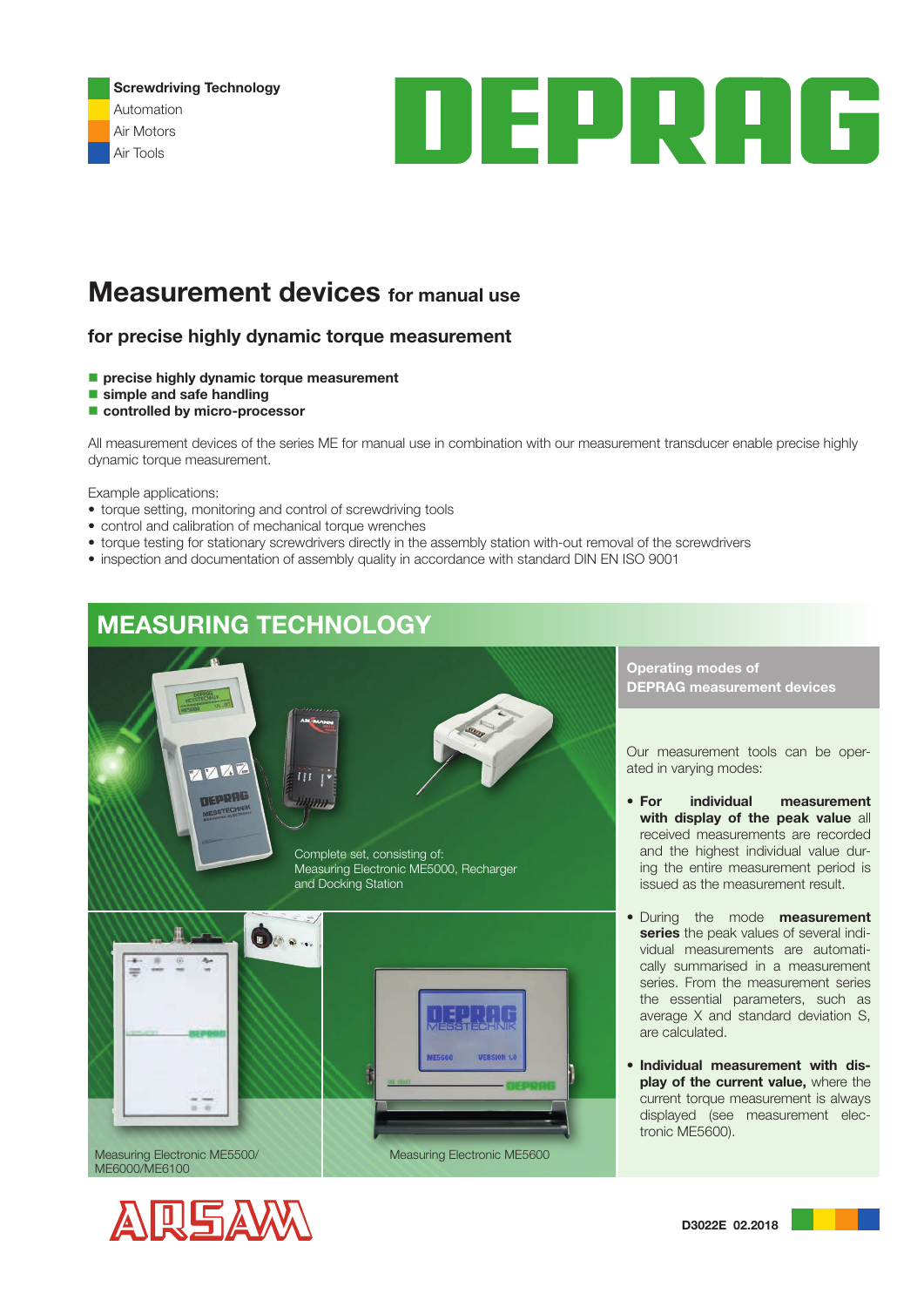## **DESCRIPTION**

#### Functional principle of DEPRAG measurement devices

Functional principle of the measurement devices with each torque transducer:

- Piezoelectric transducer The electric charge given off by the transducer is transformed into an analogue measurement signal by a specially calibrated charge amplifier.
- Strain gauge transducer Measurement devices already have an analogue measurement signal on the transducer.
- 

• Torque transducer The torque transducer creates output voltage of 0-5 volt, proportional to the torque.

All our measurement devices of the series ME5... and ME6... include measurement connections for the three above-mentioned transducers. Using a high resolution fast AD converter the torque values are also precisely registered and digitally displayed for highly dynamic tightening procedures. The signal preparation is based on the new VDI guideline 2647. Of course all relevant measurement parameters are traceable to national standards. For each calibration you receive the relevant calibration certificate in accordance with DIN 17025. We also offer a comprehensive calibration service for regular inspection of your measurement device.

The software on the standard devices enables selection of the measurement unit (metric/inch) as well as the language (German/English). All measurements can be read from the display and can be printed out (see optional accessories page 4) or read via a superior main computer depending on the version.

## Torque measurement device ME5000



The mobile and compact measurement device ME5000 with integrated battery allows torque measurement independent of location or power supply. E.g. ideal to ascertain a screwdriver's optimal setting value directly on the assembly station. A docking station and battery charger are included with the ME5000. The registered measurement values can be transmitted via a serial port on the docking station to a PC or printed on printer ND 40 (see accessories).

#### Torque measurement device ME5500



The measurement electronic ME5500 for connection to a PC is the ideal measurement device for stationary laboratory work stations. As well as all torque measurement functions, this software also enables you to carry out detailed screw analysis. This can display the complete cycle procedure "torque over a period of time" for a measurement series. The required graph analysis program is included as standard. The operation of this device, the display and printing of measurement values and the data processing is carried out directly on your PC, which is connected to the measurement device by a USB 2.0 port. Your advantage: You can flexibly process large amounts of data (e.g. with a normal statistic program) – all data is available on your PC as an ASCII-file.

The measurement electronic ME5500 can be used on Windows System 7, 8 and 10.

#### Torque measurement device ME5600



The measurement electronic ME5600 is the ideal measurement device for use on a mobile measuring station or in a measurement laboratory to carry out inspection and adjustment of screwdriving tools of all kinds on location.

Using the measurement electronic ME5600 the current torque value can be recorded and displayed. Another great advantage of the measurement electronic is the high resolution of the measurement data and the recording of large measurement series of up to 100 values.

All values are graphically displayed on the LC display. The device can be operated easily using the touch screen. Data can be printed on various printers (see accessories).

### Torque measurement device ME6000 / ME6100



The measurement electronic ME6000 (measuring range up to 480 N·m) and the ME6100 (measuring range up to 1000 N·m) with a linearity of  $<$  0.5% and accuracy of  $<$   $\pm$ 0.5% FS have been added to the DEPRAG portfolio of torque measurement devices. They are high quality precision measurement devices which even have double the accuracy of the reliable ME5500 and are highly recommended for tasks where measurement accuracy of 0.5 % is desirable. This is imperative for torque below 0.5 N·m (for DEPRAG screwdriver families NANOMAT and MICROMAT). The high resolution system of 15 bit is suitable for all torque transducers.

Small measurement ranges can be measured with high precision over a large range (min. 1:10).

As well as all functions for torque recording the software can also carry out detailed software analysis, which displays the cycle procedure "torque over period of time" of a measurement cycle. The required graph analysis program is included as standard. The software can be used on 32 and also 64 bit Windows Systems.

The operation of this device, the display and printing of measurement values and the data processing is carried out directly on your PC, which is connected to the measurement device by a USB 2.0 port. Your advantage: You can flexibly process large amounts of data (e.g. with a normal statistics program) – all data is available on your PC as an ASCII-file.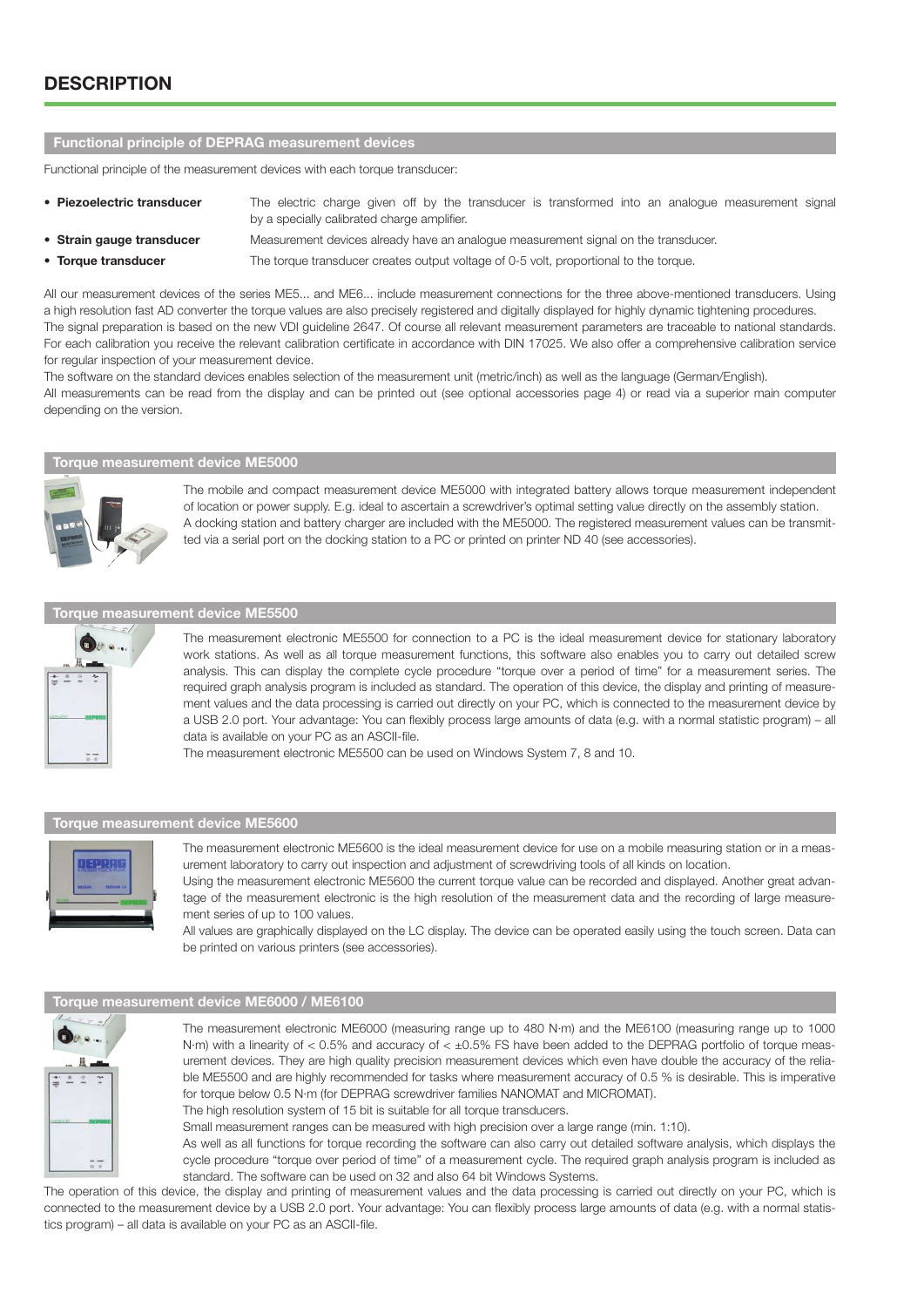## TECHNICAL DATA Measurement electronic ME5000/ME5500/ME5600/ME6000/ME6100

| suitable for                              |                                         | PE transducer, strain gauge transducer, torque transducer |                            |                           |                                   |                                 |  |  |  |
|-------------------------------------------|-----------------------------------------|-----------------------------------------------------------|----------------------------|---------------------------|-----------------------------------|---------------------------------|--|--|--|
| <b>Measuring Instrument</b>               | <b>Type</b><br>Part no.                 | ME5000 *)<br>385484A                                      | <b>ME5500</b><br>111604A   | <b>ME5600</b><br>201440A  | $ME6000$ <sup>1)</sup><br>385565A | ME6100 <sup>1)</sup><br>106402A |  |  |  |
| Operating mode:                           |                                         |                                                           |                            |                           |                                   |                                 |  |  |  |
| - Peak value display                      |                                         | ves                                                       | ves                        | ves                       | yes                               |                                 |  |  |  |
| - Prevailing torque-value display         |                                         | no                                                        | yes                        | yes                       | yes                               |                                 |  |  |  |
| - Measurement series with statistics X, S |                                         | ves (max. 40 series of 100<br>values each)                | yes (up to 1000 values)    | yes (up to 100 values)    | yes (up to 1000 values)           |                                 |  |  |  |
| Total measuring range<br>N·m              |                                         | depending on measuring transducer                         |                            |                           |                                   |                                 |  |  |  |
|                                           |                                         | depending on measuring system                             |                            |                           |                                   |                                 |  |  |  |
| Number of measuring ranges<br>Display     |                                         | LC-display                                                | External, standard         | LC-display                | External, standard                |                                 |  |  |  |
|                                           |                                         | alphanumeric                                              | PC-Monitor                 | graphic                   | PC-Monitor                        |                                 |  |  |  |
|                                           |                                         | 4-lines                                                   |                            | Touch screen              |                                   |                                 |  |  |  |
|                                           |                                         | 16 digits per line                                        |                            |                           |                                   |                                 |  |  |  |
| Data output                               |                                         | SUB-D 9-pin                                               | <b>ASCII-Data</b>          | SUB-D 9-pin               | <b>ASCII-Data</b>                 |                                 |  |  |  |
| (for printer or PC)                       |                                         | RS 232 (9600 Baud)                                        | CSV-Data                   | RS 232 (9600 Baud)        | CSV-Data                          |                                 |  |  |  |
|                                           |                                         |                                                           | JPG, BMP                   |                           | JPG, BMP                          |                                 |  |  |  |
| Connection for measuring transducer       |                                         | 8-pin connector / BNC connector                           |                            |                           |                                   |                                 |  |  |  |
| Linearity                                 | $\%$                                    | < 1                                                       | < 1                        | < 1                       | < 0.5                             |                                 |  |  |  |
| Accuracy                                  | %FS                                     | $<$ $\pm$ 1                                               | $<$ $\pm$ 1                | $<$ $\pm$ 1               | $< \pm 0.5$                       |                                 |  |  |  |
| Electrical power supply                   |                                         | Rechargeable battery                                      | Power unit                 | Power supply              | Power unit                        |                                 |  |  |  |
|                                           | 85 up to 264 Volt<br>100 up to 240 Volt |                                                           |                            | 100 up to 240 Volt        |                                   |                                 |  |  |  |
|                                           |                                         |                                                           | (50 or 60 Hz)              | (50 or 60 Hz)             | (50 or 60 Hz)                     |                                 |  |  |  |
|                                           | mm                                      | 106 x 224 x 40                                            | 132 x 84 x 194             | 225 x 200 x 140           | 132 x 84 x 194                    |                                 |  |  |  |
| Dimensions $(W \times H \times D)$        | in.                                     | 4 11/64 x 8 13/16 x 1 9/16                                | 5 13/64 x 3 5/16 x 7 41/64 | 8 55/64 x 7 7/8 x 5 33/64 |                                   | 5 13/64 x 3 5/16 x 7 41/64      |  |  |  |
| Weight                                    | kg / lbs                                | 1/2.2                                                     | 1.9/4.2                    | 2.8/6.2                   | 1.9/4.2                           |                                 |  |  |  |

\* Software-Languages: German/English (Standard) English/Czech (part no. 202043) please quote when ordering!

1) Measuring Instrument ME6000 in connection with MP1000PE: measuring range up to 480 N·m Measuring Instrument ME6100 in connection with MP1000PE: measuring range up to 1000 N·m

| <b>Required Accessories:</b>                                                                                                          | <b>Connector cable (see below) - Measuring Transducer (see leaflet D3020E).</b> |                                                 |                                                 |                                                 |                                                 |  |  |
|---------------------------------------------------------------------------------------------------------------------------------------|---------------------------------------------------------------------------------|-------------------------------------------------|-------------------------------------------------|-------------------------------------------------|-------------------------------------------------|--|--|
| <b>Connector cable to connect</b>                                                                                                     |                                                                                 |                                                 |                                                 |                                                 |                                                 |  |  |
| <b>Measuring instrument</b><br>with<br><b>Measuring Transducer</b>                                                                    | <b>ME5000</b>                                                                   | <b>ME5500</b>                                   | <b>ME5600</b>                                   | <b>ME6000</b>                                   | <b>ME6100</b>                                   |  |  |
| Piezo electric (PE)<br><b>Measurement device</b><br>Measurement platform/wrench:<br>MP1PE.<br>MP2 PE.<br>MP200PE or<br>MS25PE-W       | 810675 (5 m)                                                                    | 810675 (5 m)                                    | 810675 (5 m)                                    | 810675 (5 m)                                    | 810675 (5 m)                                    |  |  |
| <b>MP1000PE</b>                                                                                                                       | 810629 (1 m)                                                                    | 810629 (1 m)                                    | 810629 (1 m)                                    | 810629 (1 m)                                    | 810629 (1 m)                                    |  |  |
| Strain gauge (DMS)<br><b>Measurement device</b><br>Measurement platform/wrench:<br>MP2DMS,<br>MP7DMS.<br>MP25DMS or<br>MP160DMS       | 385493A (2 m)<br>385493B (4 m)<br>385493C (6 m)                                 | 385493A (2 m)<br>385493B (4 m)<br>385493C (6 m) | 385493A (2 m)<br>385493B (4 m)<br>385493C (6 m) | 385493A (2 m)<br>385493B (4 m)<br>385493C (6 m) | 385493A (2 m)<br>385493B (4 m)<br>385493C (6 m) |  |  |
| MP500DMS                                                                                                                              | 385486A (2 m)*<br>385486B (4 m)*<br>385486C (6 m)*                              | 385486A (2 m)<br>385486B (4 m)<br>385486C (6 m) | 385486A (2 m)<br>385486B (4 m)<br>385486C (6 m) | 385486A (2 m)<br>385486B (4 m)<br>385486C (6 m) | 385486A (2 m)<br>385486B (4 m)<br>385486C (6 m) |  |  |
| MS2DMS,<br>MS7DMS,<br><b>MS7DMS-W or</b><br>MS25DMS-W                                                                                 | 385493A (2 m)<br>385493B (4 m)<br>385493C (6 m)                                 | 385493A (2 m)<br>385493B (4 m)<br>385493C (6 m) | 385493A (2 m)<br>385493B (4 m)<br>385493C (6 m) | 385493A (2 m)<br>385493B (4 m)<br>385493C (6 m) | 385493A (2 m)<br>385493B (4 m)<br>385493C (6 m) |  |  |
| <b>Torque transducer</b><br>(strain gauge, non-contact):<br>V002-E6.3/F6.3,<br>V005-E6.3/F6.3.<br>V010-E6.3/F6.3 or<br>V020-E6.3/F6.3 | 385486A (2 m)*<br>385486B (4 m)*<br>385486C (6 m)*                              | 385486A (2 m)<br>385486B (4 m)<br>385486C (6 m) | 385486A (2 m)<br>385486B (4 m)<br>385486C (6 m) | 385486A (2 m)<br>385486B (4 m)<br>385486C (6 m) | 385486A (2 m)<br>385486B (4 m)<br>385486C (6 m) |  |  |

\* Additionally required: Power Supply part no. 800827 and Power Supply cable 230/115 V part no. 812587 / 812295